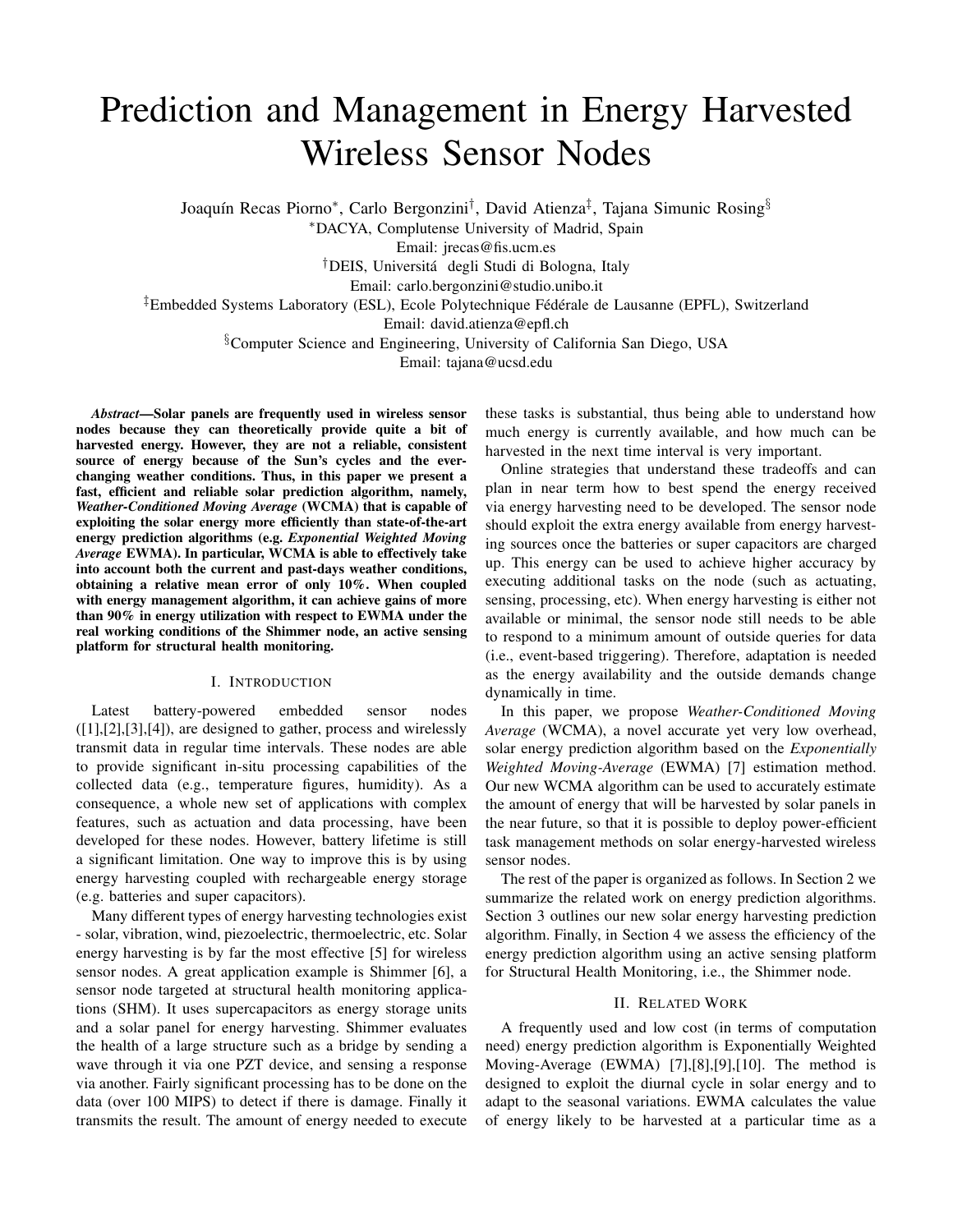weighted average of the energy received at the same time over a set of previous days [10]. Although EWMA-based algorithm is accurate for consistent weather conditions, when cloudy and sunny days are mixed, recent days energy values introduce significant prediction errors. Therefore, to prevent this problem, we introduce in this work a new prediction algorithm that not only takes into account the solar conditions at a certain time of the day, but also adjusts the energy intake estimation for the changing weather conditions throughout a day.

Other solar prediction algorithms have been recently proposed, based on mean expected values. In [11], it is shown that the average-daily solar system performance may be calculated from the product of clear-sky solar performance and the average time fraction of clear sky. This approximation greatly simplifies the solar system performance prediction, but does not offer specific energy guarantees at certain daily intervals, not been suitable for short term predictions. Also, [12] introduces a new method for modeling daily sun radiations, based on Takagi-Sugeno fuzzy systems. This method uses a non-linear technique, defined by a set of If-Then rules with linear consequent parts, which establish a local linear input-output relationship between the variables of the model. Then, the parameters of the model are identified using the fuzzy clustering combined to the least square algorithm. This model produces accurate results, but requires a very high computation, making this algorithm not applicable on small wireless sensor nodes as we target in this work.

#### III. WCMA ENERGY PREDICTION

WCMA has its foundations on EWMA for estimating the solar energy entering the system. In contrast to EWMA, it also characterizes the seasonal changes by adapting both the change in the hour of sunrise and sunset, as well as the difference in solar power between seasons. Furthermore, this new algorithm takes into the account weather changes with minimal overhead.

In EWMA, the day is divided on slots and a vector of estimated values for each slot i is stored, i.e.,  $X(i)$ . This equation is used to update the slots, as follows:

$$
X(i) = \alpha \cdot X(i-1) + (1-\alpha) \cdot x(i) \tag{1}
$$

where  $x(i)$  denotes the value of real energy observed at the end of the slot i and  $\alpha$  is a weighting factor.

Figure 1 shows the actual energy input from the solar panel and the predicted value in five consecutive days, with a mix of sunny and cloudy conditions. In this case, when the sunny and cloudy days alternate, the EWMA produces a significant error in its prediction, due to the high impact of the solar conditions of previous day in the predicted value. To avoid this effect, our new prediction algorithm takes into account not only the solar conditions at a specific time of the day, but also the weather conditions in the current day. This is especially important in frequently changing weather conditions, for example, we observed that the energy harvested during cloudy days was less than half of that gathered during sunny days.



Fig. 1. EWMA energy prediction algorithm

WCMA algorithm uses an  $E$  matrix of size  $DxN$  that stores N energy values for each D past days. Hence,  $E(i, j)$  is the energy stored in the matrix for the  $j^{th}$  sample on the  $i^{th}$  day, and the predicted value is related to the previous sample in the same day and the mean value of the past samples (at the same hour of the day):

$$
E(d, n+1) = \alpha \cdot E(d, n) + GAP_k \cdot (1 - \alpha) \cdot M_D(d, n+1)
$$
 (2)

where  $\alpha$  is a weighting factor similar to the EWMA algorithm, and  $M_D(d, n+1)$  is the mean of D past days at  $n+1$  sample of the day:

$$
M_D(d, n) = \frac{\sum_{i=d-1}^{d-D} E(i, n)}{D}
$$
 (3)

The main innovation in our algorithm is the inclusion of the factor  $GAP_k$ . This factor measures the solar conditions in the present day relative to the previous days. To compute the  $GAP_k$  factor, we first define a vector  $\mathbf{V} = [v_1, v_2, \cdots, v_K]$ with  $K$  elements.  $V$  contains the quotient of the past  $K$ samples and the average solar energy available during the previous D days for those samples. Therefore, a value greater that one means that today's value is larger than the mean, which represents a sunny day, and values smaller that one represents cloudy days:

$$
v_k = \frac{E(d, n - K + k - 1)}{M_D(d, n - K + k - 1)}
$$
(4)

Then, in order to give more importance to the closest values on time, we weight these values with the distance to the actual point in time using vector  $\mathbf{P} = [p_1, p_2, \cdots, p_K]$  as follows:

$$
p_k = \frac{k}{K} \tag{5}
$$

Finally, the weighting factor,  $GAP_k$ , is computed:

$$
GAP_k = \frac{\mathbf{V} \cdot \mathbf{P}}{\sum \mathbf{P}} \tag{6}
$$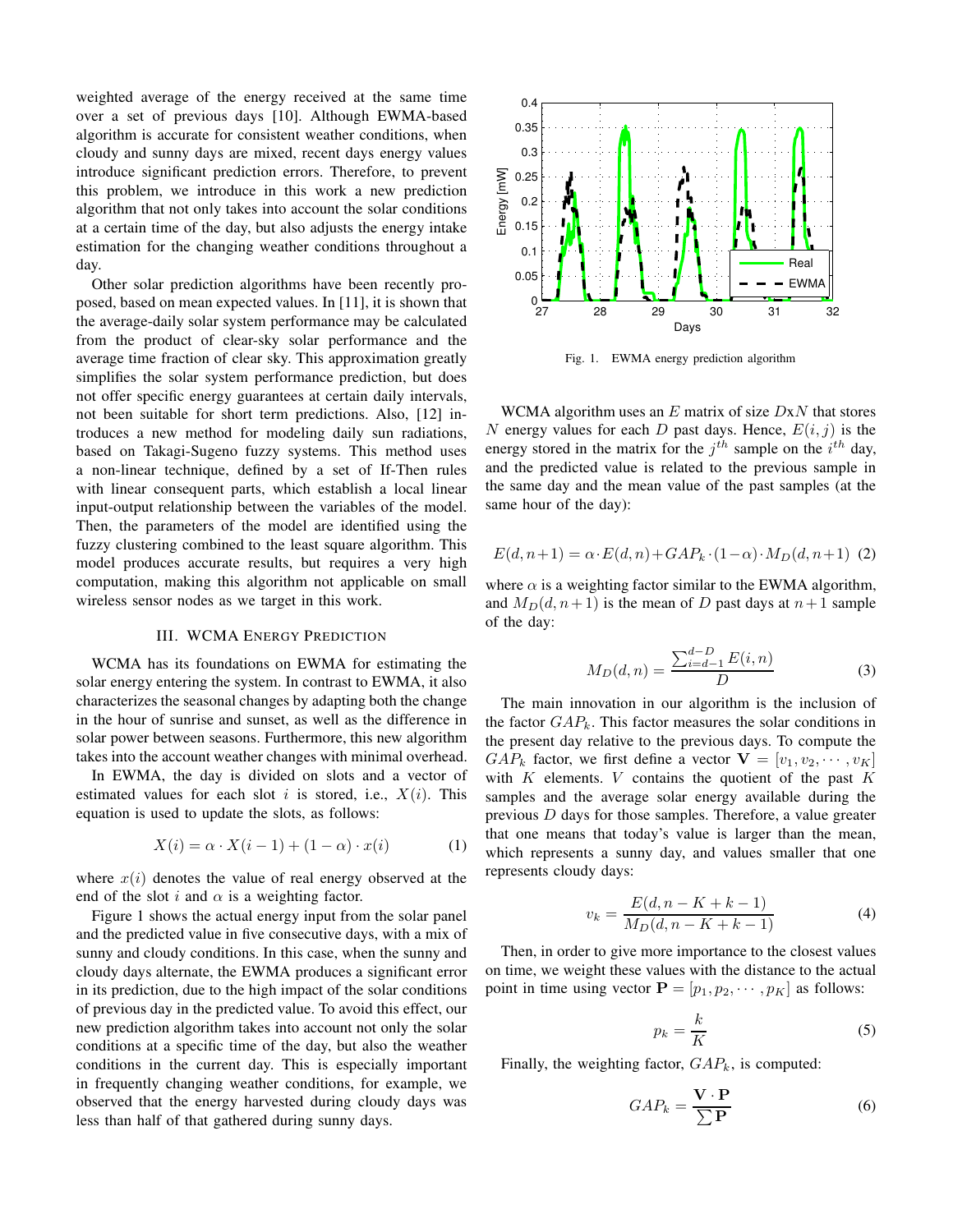TABLE I SOLAR ENERGY PREDICTION EXAMPLE

|       | Solar Panel energy evolution in mW |      |      |     |  |
|-------|------------------------------------|------|------|-----|--|
|       | $n-2$                              | n-1  | n    | n+1 |  |
| $d-4$ | 277                                | 272  | 221  | 263 |  |
| $d-3$ | 350                                | 353  | 347  | 347 |  |
| $d-2$ | 345                                | 346  | 349  | 353 |  |
| $d-1$ | 249                                | 255  | 314  | 289 |  |
| d     | 342                                | 256  | 230  | ??? |  |
| Mean  | 305                                | 306  | 307  | 313 |  |
| v     | 1.12                               | 0.84 | 0.75 |     |  |
| P     | 0.33                               | 0.67 | 1.00 |     |  |

**Example:** Table I shows an example of how WCMA computes the  $GAP_k$  factor for the next predicted value  $E(d, n+1)$ with  $D=4$ ,  $K=3$ . The Mean vector contains the mean value of the previous four days,  $V$  has the quotient of the elements in row d divided by the Mean (element by element), and  $P$  is the weighting factor for V. Finally, the  $GAP_k$  value is defined as follows:

$$
GAP_k = \frac{(1.12, 0.83, 0.75) \times (0.33, 0.67, 1.00)}{\sum (0.33, 0.67, 1)} \tag{7}
$$

And the predicted value with  $\alpha = 0.7$  is:

$$
E(d, n+1) = 0.7 \cdot 230 + 0.84(1 - 0.7) \cdot 313
$$
 (8)

#### *A. WCMA's parameters optimization*

To optimize all the needed parameters in WCMA, i.e., the size of the E matrix,  $(DxN)$ ,  $\alpha$  factor and number K of past samples to weight, we must define the error function to evaluate and relevant constraints. To optimize these values we have recorded the energy available from the solar panel [13] every minute during 45 consecutive days. As we want to predict the sun evolution, the night values will be discarded in the computation of the error. We consider night values all the samples with less than 10% of the maximum. The error function for a record of  $N$  points is given at the percentage:

$$
Err = \frac{1}{N} \sum_{i=1}^{N} abs\left(1 - \frac{E_{Real}}{E_{Pred}}\right)
$$
 (9)

where  $E_{Real}$  denotes the real energy value and  $E_{Pred}$  is the estimated value.

To optimize the predictor performance, not only focus on minimizing the error, but we also try to ensure all possible tradeoffs between accuracy and duty cycle are met. When more samples are collected per day, the estimate of the next value is more precise at the cost of frequent sensor node wakeups which can lead to a negative impact on the overall energy consumption. On the other hand, a too low sampling rate does not give the sufficient data to WCMA to estimate the energy harvesting rate, which would make the sensor node calibration difficult. Based on our experiments performed on



Fig. 2. Estimated error for  $N=48$  and  $K=6$ 



Fig. 3. Estimated error for N=48 and  $\alpha$ =7

real sensor nodes ([6]), a sample period of 30 minutes (i.e.,48 samples/day) gives a reasonably accurate prediction with a low duty cycle and a small memory footprint. Figure 2 shows the estimated error of the prediction as a function of the weighting factor, and the number of days D, for a fixed number of past values K=6 and samples per day N=48. Selecting a weighting factor ( $\alpha$ ) of 0.7 gives a minimal error, independent of the number of past days stored in the matrix. Hence, we will use the value of 0.7 in our optimization process of WCMA.

Figure 3 shows the prediction error versus  $D$  and  $K$ , with  $\alpha$  and  $N$  fixed. Our experiments indicate that if the number of past samples  $K$  is above 5, then the error quickly increases because it takes into account too many samples of the weather pattern of each day. Since the number of past days does not influence the error as much as the number of past samples  $K$  for a particular day, then we can use fewer days for the estimate, which lowers the computational cost of WCMA without a significant accuracy loss. As a result of our analysis, WCMA model used in this paper has the following parameters to minimize its prediction error:  $D=4$  days,  $N=48$ samples/day,  $K=3$  past samples, and  $\alpha=0.7$ .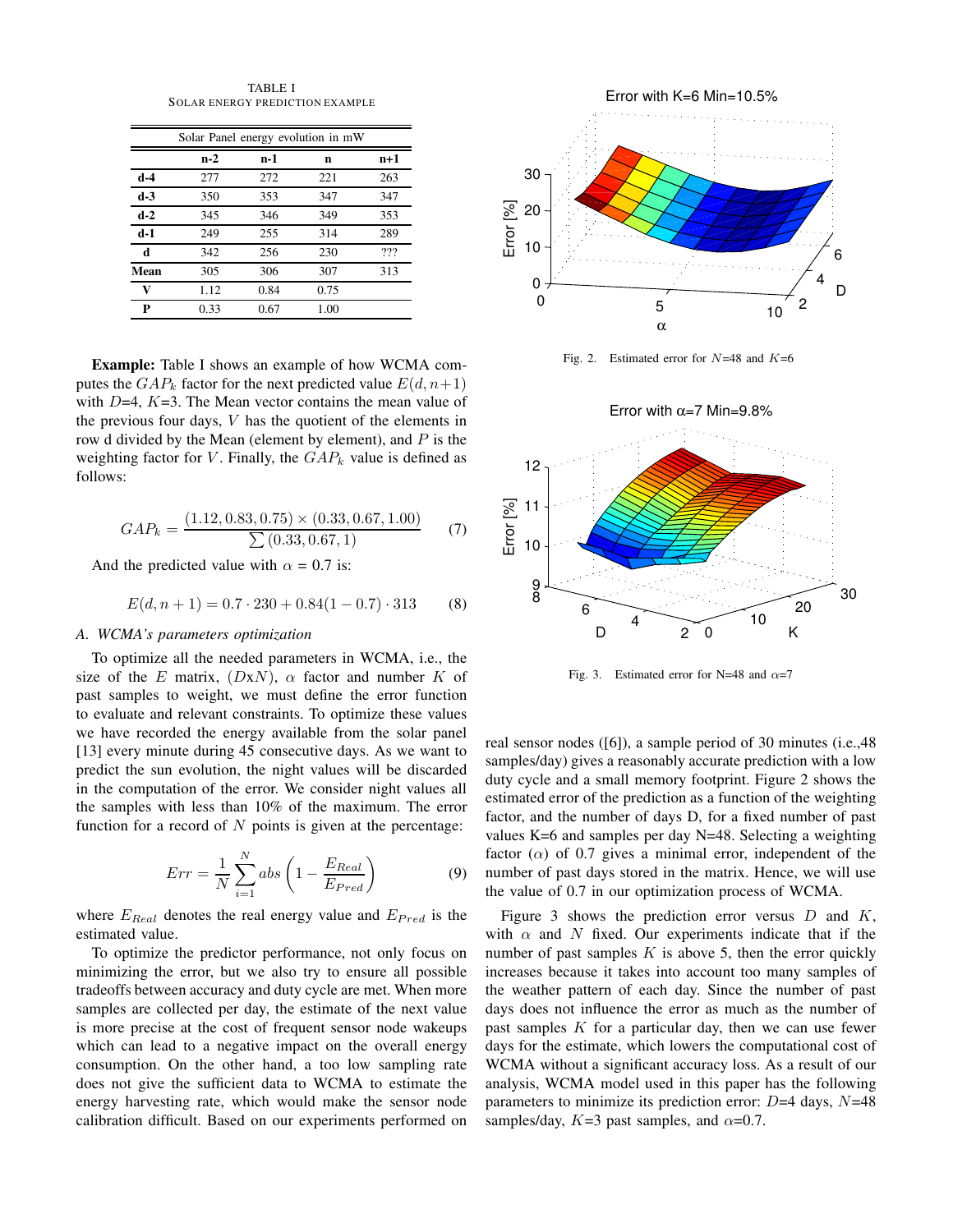

Fig. 4. Prediction accuracy of WCMA vs. EWMA

## *B. Comparison of WCMA vs. EWMA*

We compare the energy prediction accuracy of WCMA to EWMA. Figure 4 shows four consecutive days of different weather conditions, and predicted values using both algorithms. The first and third days correspond to sunny conditions and the second and the fourth are cloudy. Since EWMA only uses values from previous days at the exact same time period, if the weather conditions change from one day to another, this method has a large error in prediction (i.e., close to 30%). On the other hand, WCMA produces a much better results because it uses the values from the same hour over a number of previous days and the past values from the same day, which help calibrate against the actual weather conditions. Overall, EWMA gives an average error of 28.6% compared to 9.8% obtained by our new algorithm WCMA, over all 45 days of the collected solar panel data.

## IV. EXPERIMENTAL SETUP AND RESULTS

We assess the performance of WCMA in a real-life energy harvested wireless sensor node, i.e., the Shimmer platform [6], which is an active sensing platform for structural health monitoring. Shimmer uses a super capacitor as energy storage unit and solar panel as energy harvesting unit. It is able to perform active sensing using a matrix of 16 piezoelectric actuators/sensors (PZTs) to find structural damage. It launches a wave signal via one PZT through the material and samples the resulting wave via another PZT. Then Shimmer uses the acquired signal to perform complex processing on its DSP to determine if the structure is damaged or not. Shimmer is also equipped with a ZigBee-compatible radio link. Thus, it can send the sampled data or the results through its on-board processing to a remote server. The types of tasks that can be executed on the Shimmer platform are:

• **Actuate/Sample:** Shimmer has 16 PZTs which result in 240 different paths that can be tested. This task is characterized by a mean power consumption of 1027mW and an execution time of 1.1ms, producing 20Kbytes of data.

TABLE II SOLAR ENERGY PREDICTIION RESULTS

| Day | $\mathrm{E_{real}}$ J | Algorithm   | EJ     | Err%     |
|-----|-----------------------|-------------|--------|----------|
| 7   | 571.72                | <b>WCMA</b> | 550.44 | 3.72     |
|     |                       | <b>EWMA</b> | 535.50 | 6.34     |
| 8   | 284.63                | <b>WCMA</b> | 255.60 | 10.20    |
|     |                       | <b>EWMA</b> | 543.60 | $-90.99$ |
| 9   | 400.61                | <b>WCMA</b> | 360.00 | 10.14    |
|     |                       | <b>EWMA</b> | 423.00 | $-5.59$  |
| 10  | 609.50                | <b>WCMA</b> | 597.60 | 1.95     |
|     |                       | <b>EWMA</b> | 406.80 | 33.26    |

- **Process:** Different algorithms can be employed to process the sampled data; they can vary from simple time domain pattern matching to complex filtering and frequency domain analysis. Thus, this task has a mean power consumption of 680mW and an execution time of 55ms (light process) or 3470ms (complex process).
- Send: When no damage is detected, little data needs to be sent over the radio, but in other situations the whole data record gathered is necessary to perform an analysis of the damage evolution over long periods. This task has a power consumption of 165mW and requires 6ms to send a packet of up to 255B. Shimmer is usually placed in hard-to-reach locations, with limited wireless connectivity. It needs to execute the damage detection process daily. Thus, an energy estimator is mandatory to carefully choose when the damage assessment should be performed, and what kind of processing can be done with the currently available energy and likely to be harvested in near future. Table II shows the values of predicted and actual energy available at noon during a period of 30min for the time record depicted in Figure 4. We focus on these specific times to illustrate the difference between EWMA and WCMA when it comes to intraday prediction.

As Table I shows, WCMA has a maximum energy prediction error of only 10%, while EWMA can have errors of up to 90%. This large EWMA energy estimation error can cause incorrect energy management decisions by Shimmer. Shimmer needs to Actuate/Sample, perform full Processing and Send the data obtained from all 240 PZT paths in order to identify and localize damage in the structure. When there isn't enough energy to perform this whole analysis, the complexity of processing task has to be reduced to ensure that at least some feedback is obtained on the current structural health. Thus, in the following experiments we evaluate how well WCMA and EWMA perform as energy availability estimators in situations where energy resources are at a premium and not all tasks can be executed.

Checking the whole structure means that all 240 different paths are actuated/sensed, with the total energy cost of  $240\text{\AA} \cdot 1.2 \text{mJ} = 0.27 \text{J}$ . Sending all this processed data requires  $240\text{\AA}$   $-77.6\text{mJ} = 18.6\text{J}$ . The rest of the available energy can be